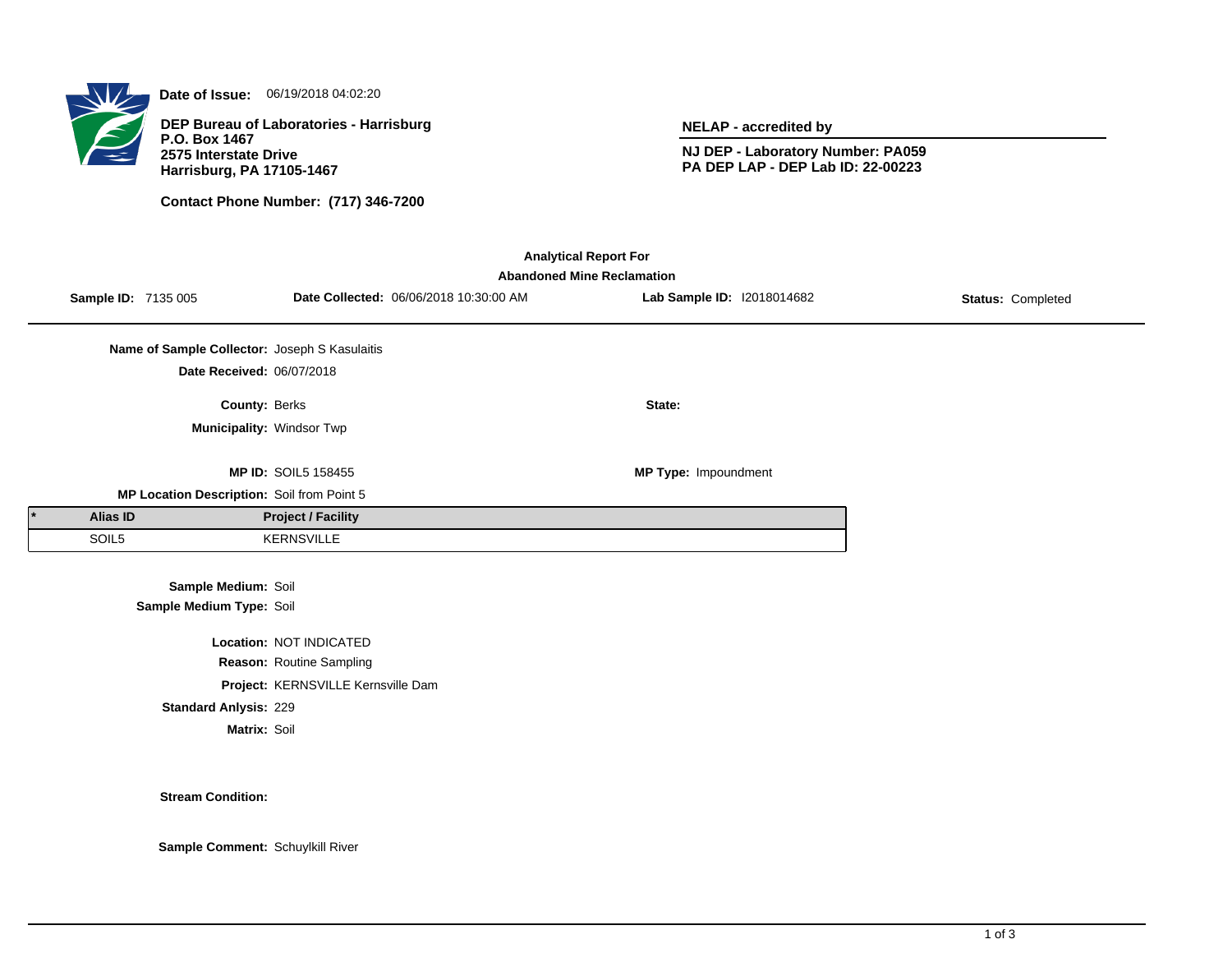## **Analytical Report For Abandoned Mine Reclamation**

| Sample ID: 7135 005                     | Date Collected: 06/06/2018 10:30:00 AM | Lab Sample ID: I2018014682    |                    | Status: Completed  |
|-----------------------------------------|----------------------------------------|-------------------------------|--------------------|--------------------|
| <b>Test Codes / CAS # - Description</b> | <b>Reported Results</b>                | <b>Date And Time Analyzed</b> | <b>Approved by</b> | <b>Test Method</b> |
| 80002K ACID DIGESTION / ICP ANALYSIS    | 0.0 Each                               | 06/08/2018 12:00 PM           | <b>MBOTTS</b>      | EPA 3051           |
| 46909K2 Antimony, MG/KG Dry WT Basis    | <1.300 MG/KG                           | 06/18/2018 11:10 AM           | <b>SCHOY</b>       | EPA 6020B          |
| 46903K2 Arsenic, MG/KG Dry WT Basis     | 4.470 MG/KG                            | 06/18/2018 11:10 AM           | <b>SCHOY</b>       | EPA 6020B          |
| 90002S ASTM-A H2O Leach*                | 0 Each                                 | 06/12/2018 12:00 AM           | <b>FHUNZIKER</b>   | ASTM D3987-06      |
| 46901K BARIUM, MG/KG DRY WT. BASIS      | 52.6 MG/KG                             | 06/11/2018 01:28 PM           | <b>MBOTTS</b>      | EPA 6010 D         |
| 46910K2 Beryllium, MG/KG Dry WT Basis   | 0.842 MG/KG                            | 06/18/2018 11:10 AM           | <b>SCHOY</b>       | EPA 6020B          |
| 46022K Boron, MG/KG Dry Wt. Basis       | <25.9 MG/KG                            | 06/11/2018 01:28 PM           | <b>MBOTTS</b>      | EPA 6010 D         |
| 46309K2 Cadmium, MG/KG Dry WT Basis     | <0.648 MG/KG                           | 06/18/2018 11:10 AM           | <b>SCHOY</b>       | EPA 6020B          |
| 46308K CHROMIUM, MG/KG DRY WT. BASIS    | 7.06 MG/KG                             | 06/11/2018 01:28 PM           | <b>MBOTTS</b>      | EPA 6010 D         |
| 46908K2 Cobalt, MG/KG Dry WT Basis      | 32.400 MG/KG                           | 06/18/2018 11:10 AM           | <b>SCHOY</b>       | EPA 6020B          |
| 46257K COPPER, MG/KG DRY WT. BASIS      | 16.600 MG/KG                           | 06/11/2018 01:28 PM           | <b>MBOTTS</b>      | EPA 6010 D         |
| 41032L Hexavalent Chromium dry weight   | <25.90 UG/KG                           | 06/13/2018 03:37 PM           | <b>FVODOPIVEC</b>  | EPA 218.6          |
| 41032A Hexchrome ASTM Leach             | < 1.0                                  | 06/13/2018 03:37 PM           | <b>FVODOPIVEC</b>  | EPA 218.6          |
| 46258K2 Lead, , MG/KG Dry WT Basis      | 9.390 MG/KG                            | 06/18/2018 11:10 AM           | <b>SCHOY</b>       | EPA 6020B          |
| 46255K MANGANESE, MG/KG DRY WT. BASIS   | 1403 MG/KG                             | 06/11/2018 01:32 PM           | <b>MBOTTS</b>      | EPA 6010 D         |
| 46259K MERCURY, MG/KG DRY WT. BASIS     | <0.130 MG/KG                           | 06/11/2018 02:16 PM           | <b>FHUNZIKER</b>   | <b>EPA 7471B</b>   |
| 46307K2 Nickel, MG/KG Dry WT Basis      | 37.000 MG/KG                           | 06/18/2018 11:10 AM           | <b>SCHOY</b>       | EPA 6020B          |
| 40005K PERCENT MOISTURE IN SOIL*        | 22.79 %                                | 06/08/2018 10:15 AM           | <b>MBOTTS</b>      | <b>SM 2540G</b>    |
| 40006K PERCENT SOLID CONTENT*           | 77.21 %                                | 06/08/2018 10:15 AM           | <b>MBOTTS</b>      | SM 2540G           |
| 40004K Sample Weight, g                 | 0.5000 GRAMS                           | 06/08/2018 12:00 PM           | <b>MBOTTS</b>      | EPA 3051           |
| 46904K2 Selenium, MG/KG Dry WT Basis    | <4.530 MG/KG                           | 06/18/2018 11:10 AM           | <b>SCHOY</b>       | EPA 6020B          |
| 46902K2 Silver, MG/KG Dry WT Basis      | <0.648 MG/KG                           | 06/18/2018 11:10 AM           | <b>SCHOY</b>       | EPA 6020B          |
| 46911K2 Thallium, MG/KG Dry WT Basis    | <1.300 MG/KG                           | 06/18/2018 11:10 AM           | <b>SCHOY</b>       | EPA 6020B          |
| 46912K TIN, MG/KG DRY WT. BASIS         | <25.9 MG/KG                            | 06/11/2018 01:28 PM           | <b>MBOTTS</b>      | EPA 6010 D         |
| 46913K VANADIUM, MG/KG DRY WT. BASIS    | 7.25 MG/KG                             | 06/11/2018 01:28 PM           | <b>MBOTTS</b>      | EPA 6010 D         |
| 40722W WAD Cyanide ASTM Leach ug/Kg     | <0.0777 MG/KG                          | 06/12/2018 08:25 AM           | <b>TVOROBEYCH</b>  | EPA KELADA-01      |
| 40719W WAD Cyanide ASTM Leach ug/L      | $< 003$ MG/L                           | 06/12/2018 08:25 AM           | <b>TVOROBEYCH</b>  | EPA KELADA-01      |
| 46905K ZINC, MG/KG DRY WT. BASIS        | 102 MG/KG                              | 06/11/2018 01:28 PM           | <b>MBOTTS</b>      | EPA 6010 D         |

The results of the analyses provided in this laboratory report relate only to the sample(s) identified therein. Unless otherwise noted, the results presented on this laboratory report meet all requirements of the 2009 TNI standard. Sample was in acceptable condition when received by the Laboratory. Any exceptions are noted in the report. \* denotes tests that the laboratory is not accredited for

Taru Upadhyay, Technical Director, Bureau of Laboratories